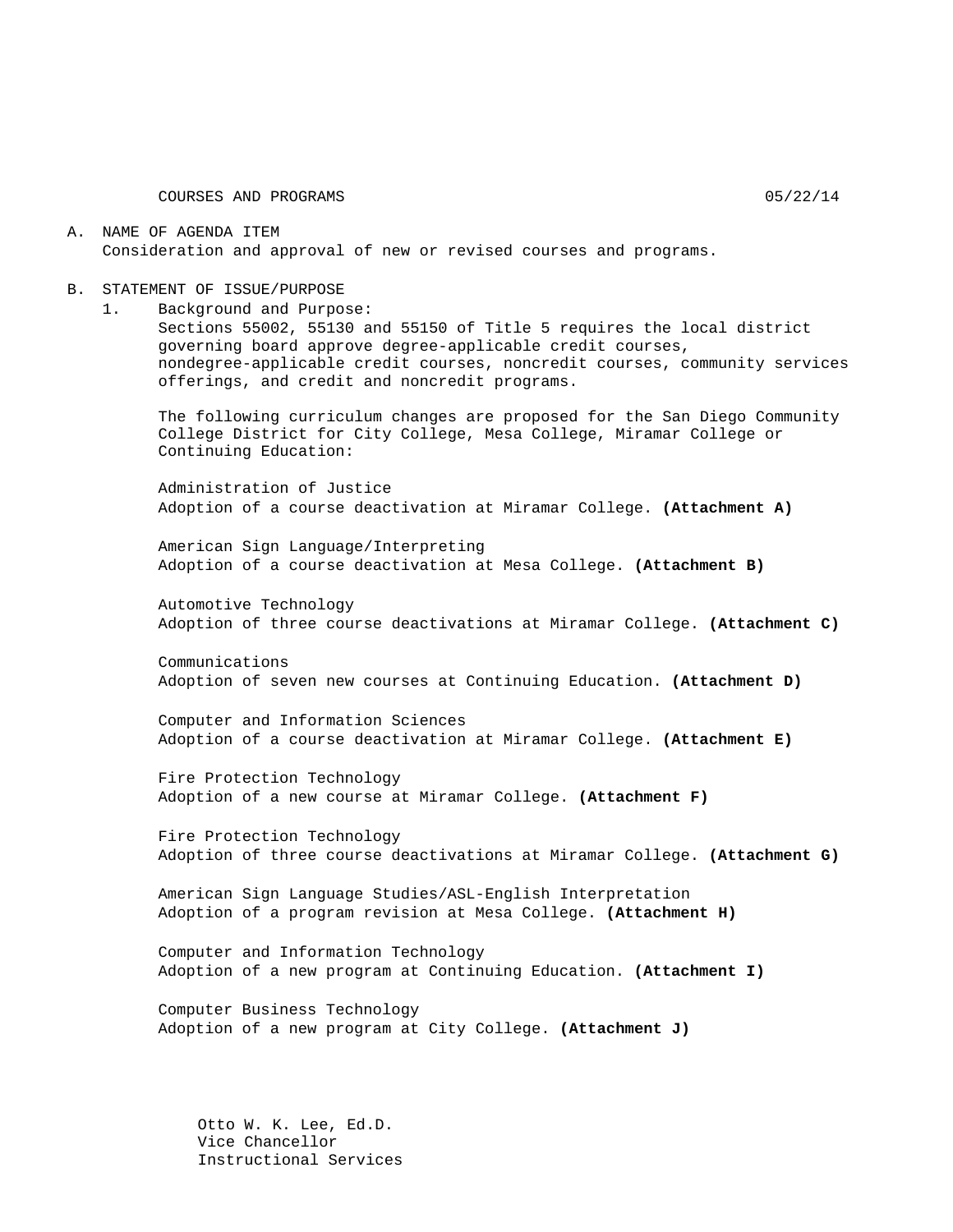- B. STATEMENT OF ISSUE/PURPOSE (continued)<br>1. Background and Purpose: (continue
	- Background and Purpose: (continued)

Computer Information Systems Adoption of a new program at City College. **(Attachment K)**

Health Information Technology Adoption of a new program at Mesa College. **(Attachment L)**

Spanish Adoption of a new program at Mesa College. **(Attachment M)**

2. Cost and Funding There is no additional cost to the District.

#### C. PROPOSAL

The Board of Trustees hereby grants authority to take the action outlined in Part A.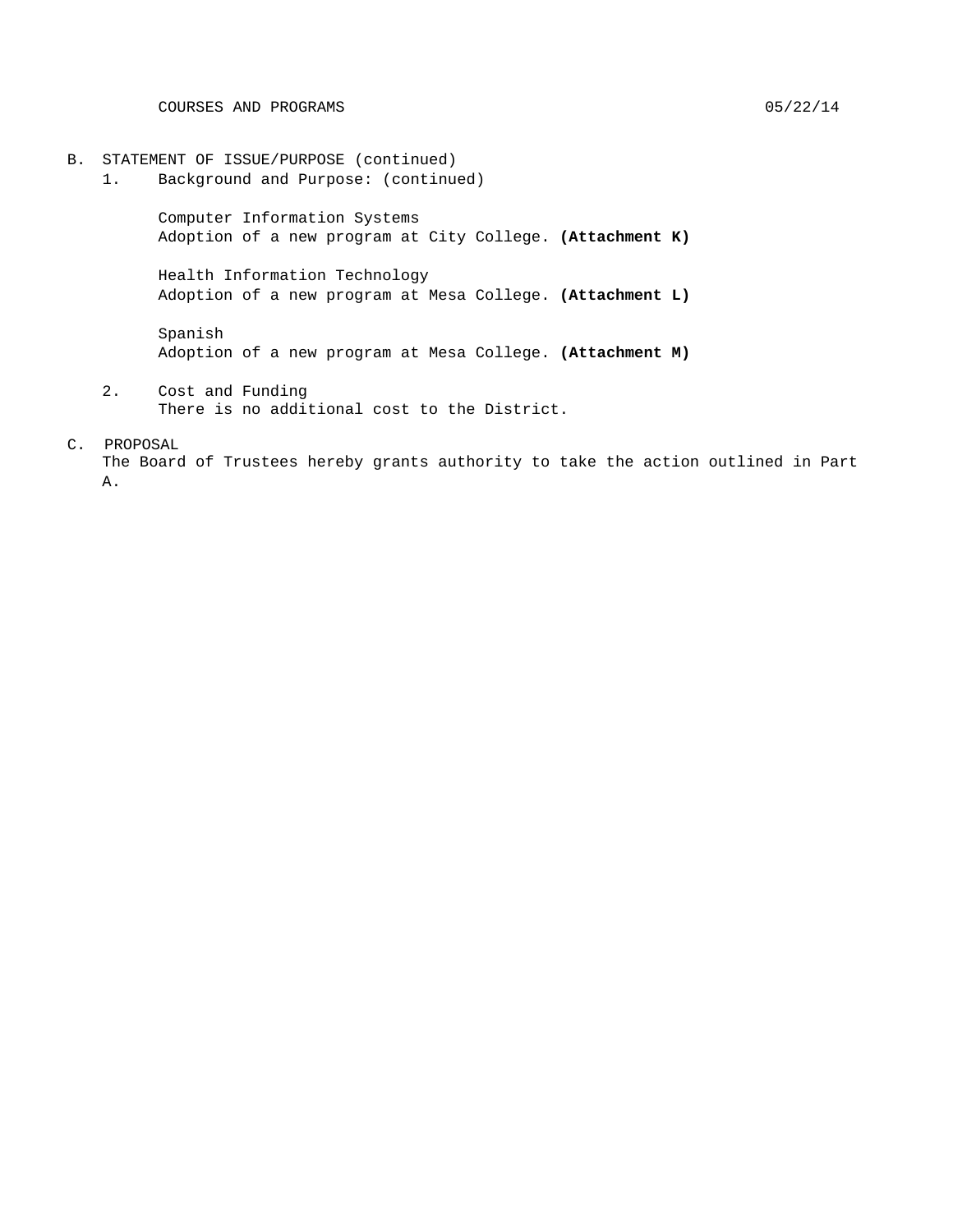Adoption of a course deactivation at Miramar College.

Proposed course deactivation at Miramar College:

## **85 Public Safety Program**

**88 - 99 hours lecture, 5.5 units Grade Only**

*Advisory:* English 48 and English 49, each with a grade of "C" or better, or equivalent or Assessment Skill Levels W5 and R5. This course provides high school students an overview of the criminal justice system. It emphasizes law enforcement procedures and techniques. Students learn about the principles and components that affect modern law enforcement, such as criminal law, juvenile law, search and seizure, laws of arrest, evidence, first aid, narcotics, gangs, and report writing. (FT) Associate Degree Credit only and not Transferable.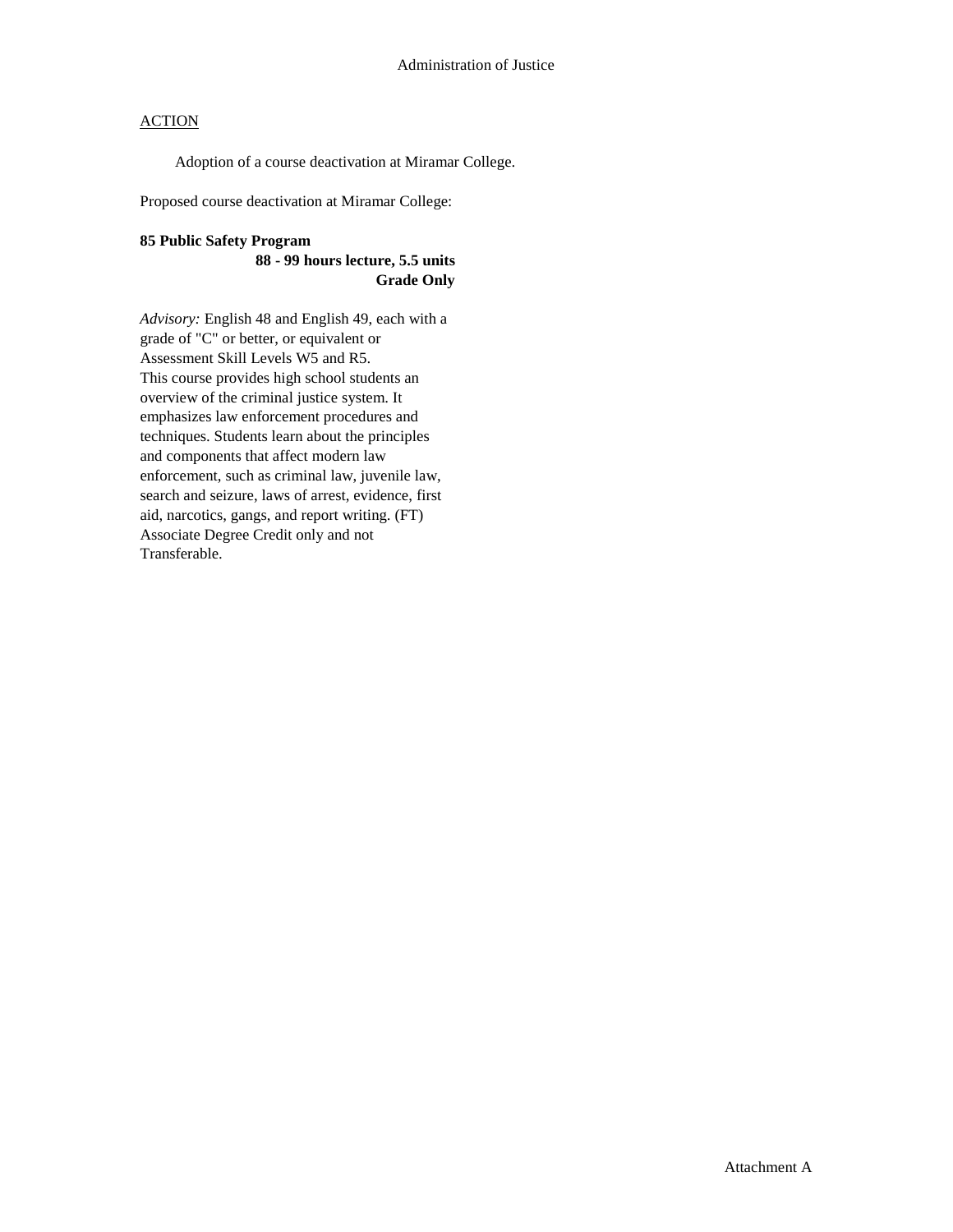Adoption of a course deactivation at Mesa College.

Proposed course deactivation at Mesa College:

#### **108 Fingerspelling for Interpreters 32 - 36 hours lecture, 2 units Grade Only**

*Advisory:* American Sign Language/Interpreting 116 and American Sign Language/Interpreting 116L, each with a grade of "C" or better, or equivalent.

*Advisory: Concurrent enrollment in:* American Sign Language/Interpreting 215 and American Sign Language/Interpreting 215L, each with a grade of "C" or better, or equivalent. This course is an intermediate-level study of the American Fingerspelled Signs. Emphasis is placed on the application of Fingerspelled Signs in the interpretation process. Students participate in extensive drills and practice in expressive and receptive skills that may include the use of Fingerspelled Signs in voice to sign and sign to voice interpreting. This course is intended for American Sign Language (ASL) Studies and ASL-English Interpretation majors pursuing employment or a career in the Deaf community. (FT) Associate Degree Credit & transfer to CSU.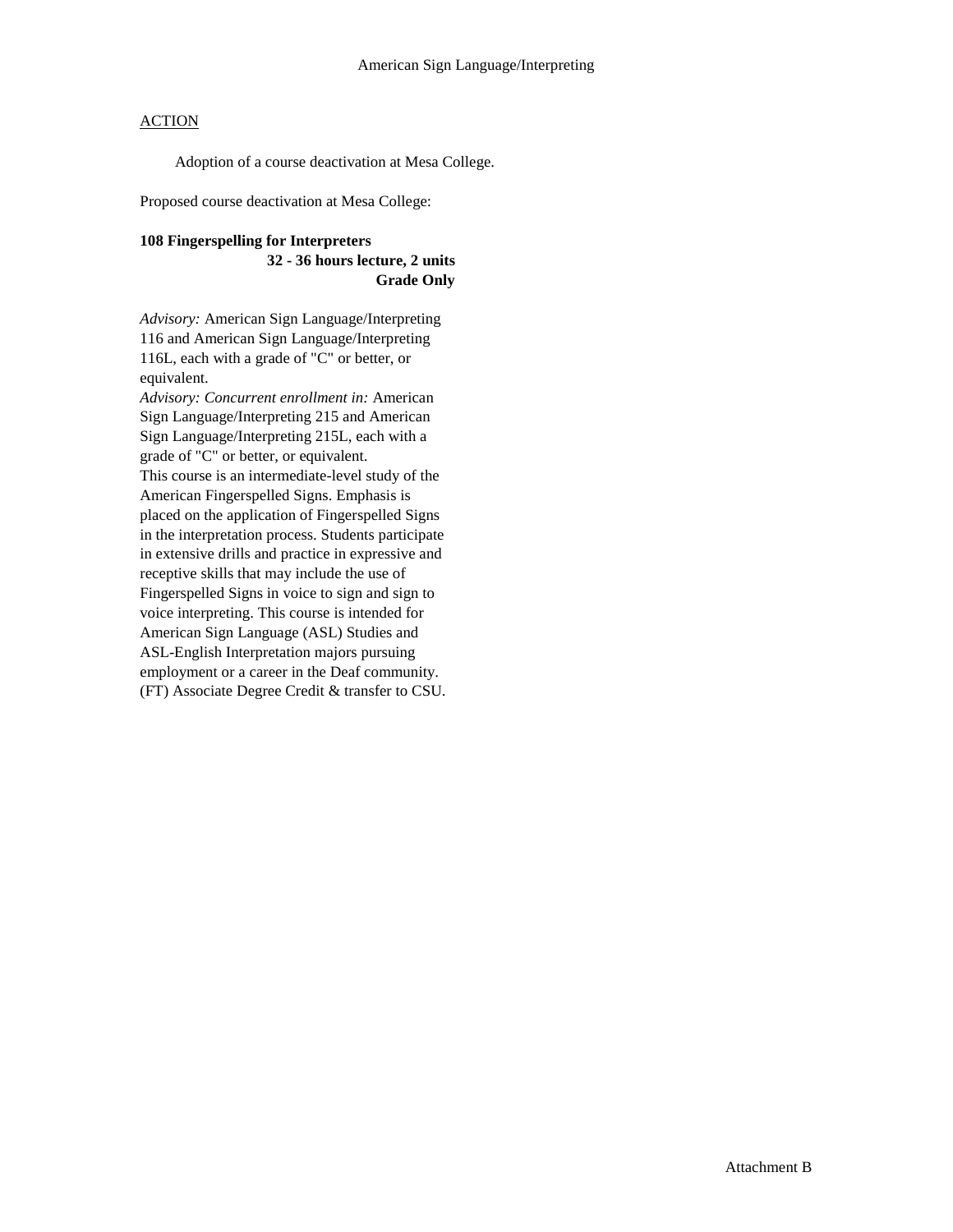Adoption of three course deactivations at Miramar College.

Proposed course deactivations at Miramar College:

### **51A Quick Service Lube, Pre-Delivery Inspection Technician Module I 12 - 13.5 hours lecture, 12 - 13.5 hours lab, 1 units Grade Only**

*Advisory:* Automotive Technology 53 or Automotive Technology 53A, Automotive Technology 53B and Automotive Technology 53C , each with a grade of "C" or better, or equivalent; Mathematics 38 with a grade of "C" or better, or equivalent or Assessment Skill Level M30.

*Advisory: Completion of or concurrent enrollment in* English 35 or English 42 and

English 43, each with a grade of "C" or better, or equivalent or Assessment Skill Level W4. *Limitation on Enrollment:* This course is not open to students with previous credit for Automotive Technology 51.

This first course in a three course series introduces students to automotive quick services and new/used vehicle preparation. Topics include safety considerations, hazardous materials (HazMat) regulations, vehicle inspections, and preparing estimates and repair orders. Students also learn how to identify and operate necessary equipment and tools. This course is intended for students majoring in automotive technology or others interested in developing automotive service skills. (FT) Associate Degree Credit only and not Transferable.

**51B Quick Service Lube, Pre-Delivery Inspection Technician Module II 12 - 13.5 hours lecture, 12 - 13.5 hours lab, 1 units Grade Only**

*Advisory:* Automotive Technology 51A and Automotive Technology 53 or Automotive Technology 53A, Automotive Technology 53B and Automotive Technology 53C , each with a grade of "C" or better, or equivalent; Mathematics 38 with a grade of "C" or better, or equivalent or Assessment Skill Level M30. *Advisory: Completion of or concurrent enrollment in* English 35 or English 42 and English 43, each with a grade of "C" or better, or equivalent or Assessment Skill Level W4. *Limitation on Enrollment:* This course is not open to students with previous credit for Automotive Technology 51. This third course in a three course series provides an overview of vehicle road testing procedures.

Topics include road testing techniques, vehicle operation, and systems evaluations. This course is intended for students majoring in automotive technology or others interested in developing automotive service skills. (FT) Associate Degree Credit only and not Transferable.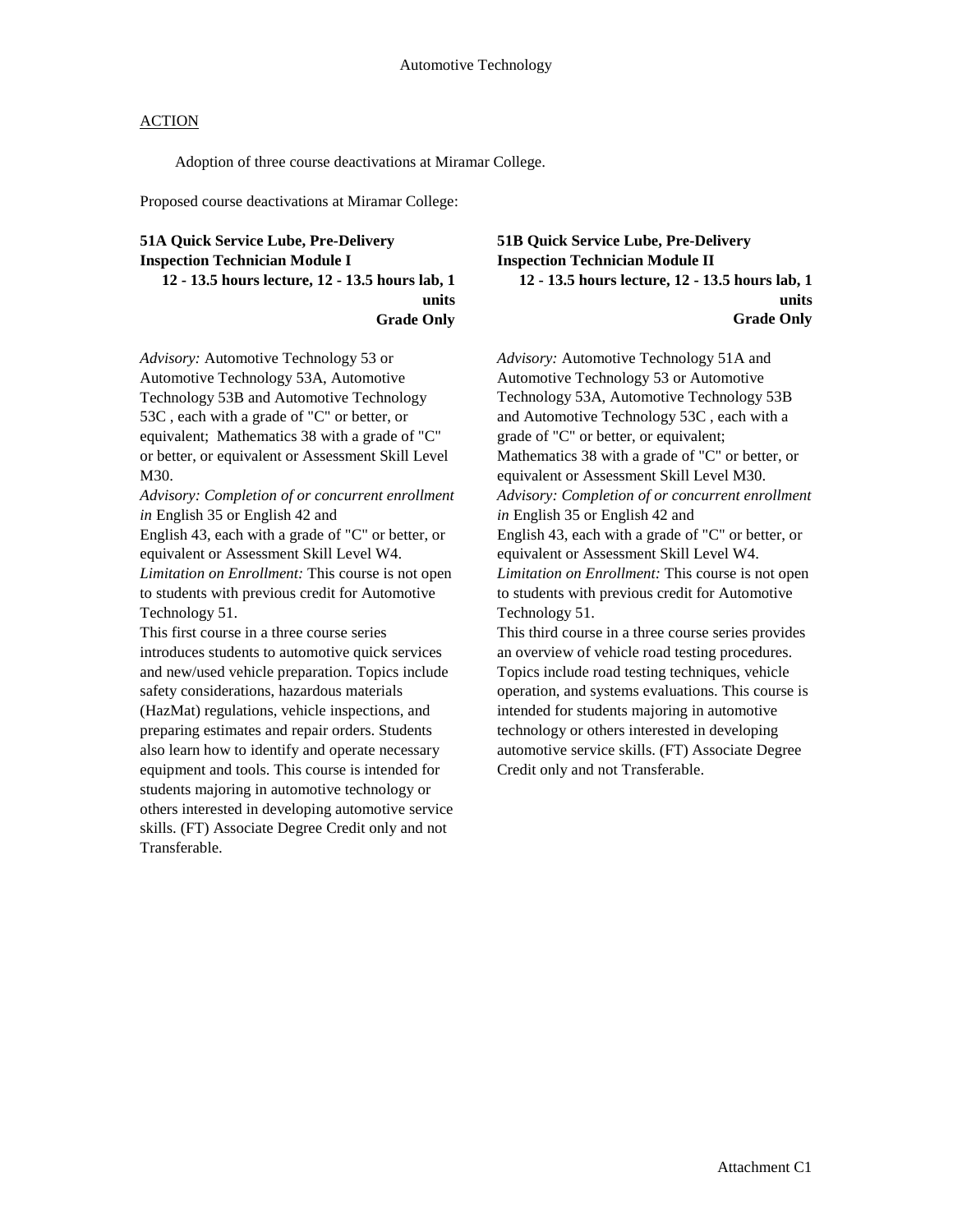## **51C Quick Service Lube, Pre-Delivery Inspection Technician Module III 4 - 4.5 hours lecture, 36 - 40.5 hours lab, 1 units Grade Only**

*Advisory:* Automotive Technology 51A, Automotive Technology 51B and Automotive Technology 53 or Automotive Technology 53A, Automotive Technology 53B and Automotive Technology 53C, each with a grade of "C" or better, or equivalent; Mathematics 38 with a grade of "C" or better, or equivalent or Assessment Skill Level M30. *Advisory: Completion of or concurrent enrollment in* English 35 or English 42 and English 43, each with a grade of "C" or better, or equivalent or Assessment Skill Level W4. *Limitation on Enrollment:* This course is not open to students with previous credit for Automotive Technology 51. This third course in a three course series provides an overview of vehicle road testing procedures. Topics include road testing techniques, vehicle operation, and systems evaluations. This course is intended for students majoring in automotive

automotive service skills. (FT) Associate Degree Credit only and not Transferable.

technology or others interested in developing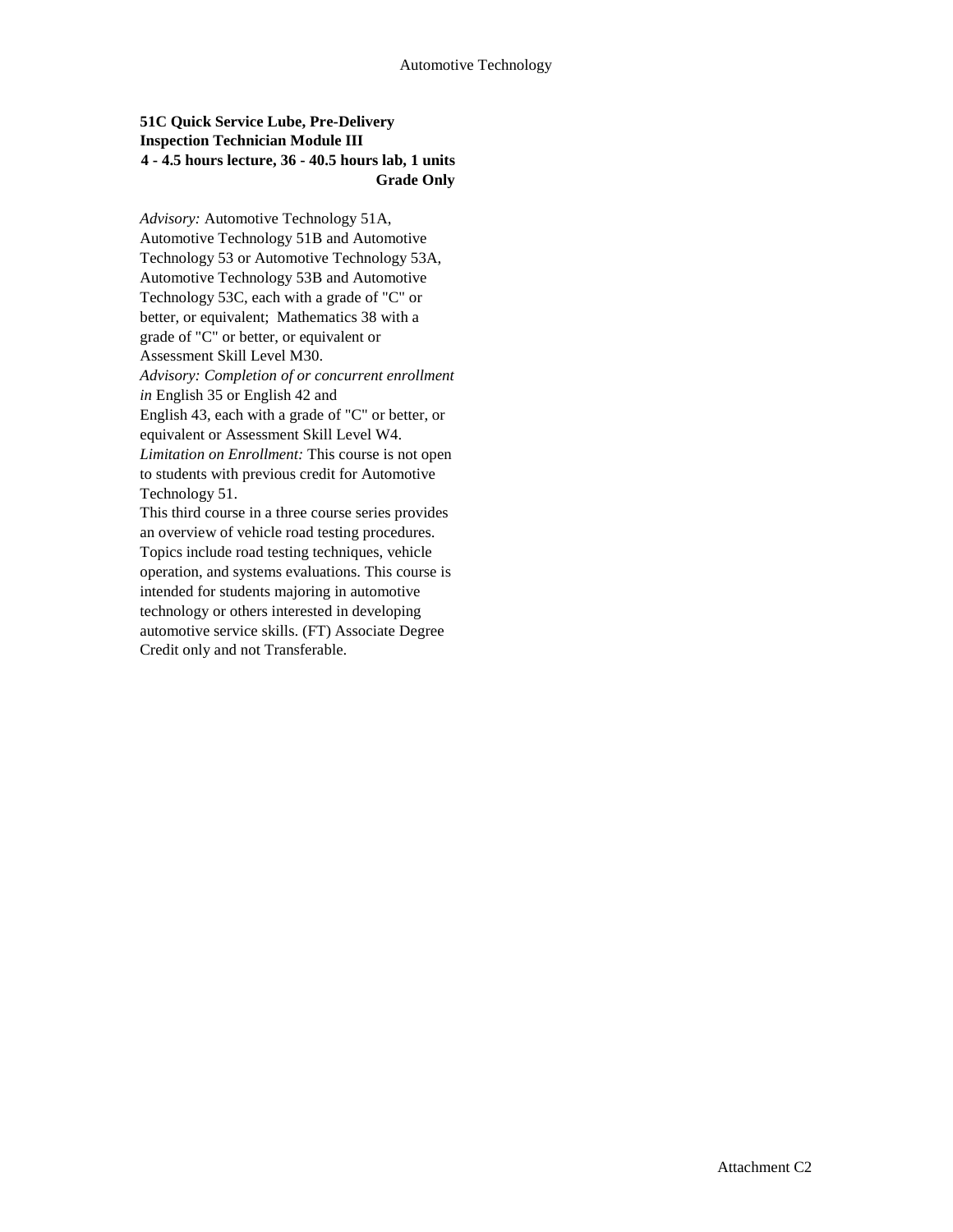Adoption of seven new courses at Continuing Education.

Proposed new courses at Continuing Education:

#### **641 Web Programming Beginning**

*Advisory*: Completion of Interactive Multi-Media Program or equivalent.

This course includes an overview of the internet, components of a website and introduces web programming using HTML. Topics include, current web technologies, website development tools, basic web programming skills and hand coding of a website. Students will learn to publish projects and sites to the web and utilize cascading style sheets for web page layout and formatting. Current industry standards, processes and techniques are also taught. (FT)

#### **642 User Interface Design**

*Advisory*: Completion of Interactive Multi-Media Program or equivalent.

This course introduces pre-planning tools and strategies of preliminary web development utilizing user interface design. Students will learn how to create wireframes, site maps, storyboards and the difference between user interface and user experience. Topics include usability, content strategy and incorporating user experience into a website. Learning how to define the needs and goals of a target audience and determining the range of required features and functionality of a website are covered. (FT)

#### **643 Design Principles**

*Advisory*: Completion of Interactive Multi-Media Program or equivalent.

This course focuses on techniques and design principles that are specific to web design. Students will learn design fundamentals as they pertain to producing an interactive end product including optimized graphics and content, static web comps, usability, scalable vector graphics, responsive design, accessibility, and originality. This course will help students to create professional, aesthetically pleasing websites with the end goal of usability in mind. (FT)

#### **644 Web Programming Intermediate**

*Advisory*: Completion of Front End Web Developer I Program or equivalent. This course incorporates Java Script and jQuery into the web development process. Students will learn how these programs can enhance a webpage, allowing additional interactivity and more precise control of page elements. More advanced techniques used in creating a website and making the content more dynamic will be taught. Several other program languages will be introduced that can further enhance web-based projects. (FT)

#### **645 Content Management Systems**

*Advisory*: Completion of Front End Web Developer I Program or equivalent. This course defines content management systems (CMS) and explains their role in web site development. Students will learn how to create web pages and posts, alter the look and feel of a site through themes and widgets, utilize plugins to enhance site functionality and add security to a CMS based site. Other topics include building a custom theme from scratch, incorporating jQuery and cascading style sheets to fully control the functionality of the site and how to install and setup a CMS on a local environment. (FT)

#### **646 Responsive Web Design**

*Advisory*: Completion of Front End Web Developer I Program or equivalent. This course introduces the student to responsive web design for websites that automatically adapt their layout to various screen sizes, orientations, resolutions and work on multiple devices. Topics include planning, building, testing and creating navigation that is specific for a responsive website. Students will learn how to create a single website and customize the display for desktop and mobile devices. Students will incorporate a variety of media into a website for optimized delivery and use on various devices. (FT)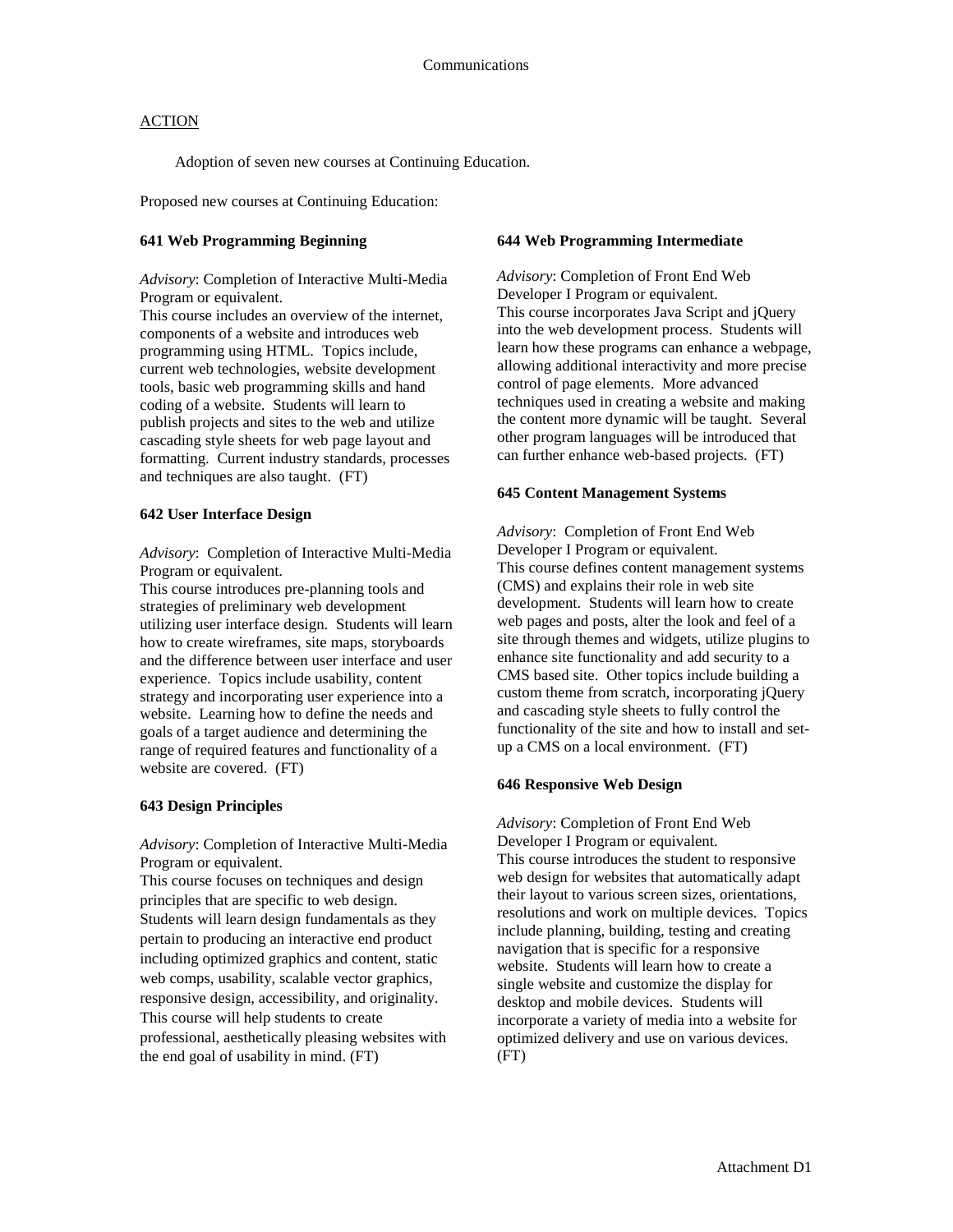#### **647 Website Promotion**

*Advisory*: Completion of Front End Web Developer Program I, or equivalent. This course introduces promotion of a website through search engine optimization (SEO) to increase a website's visibility. Basic optimization strategies, such as conducting keyword research, building inbound links, and optimizing your pages and content are included. Students will learn how to read a search engine results page, find its ranking and see how rankings can affect a business. Learn website promotion through social media and how to leverage social media tools to grow a brand and drive site traffic. (FT)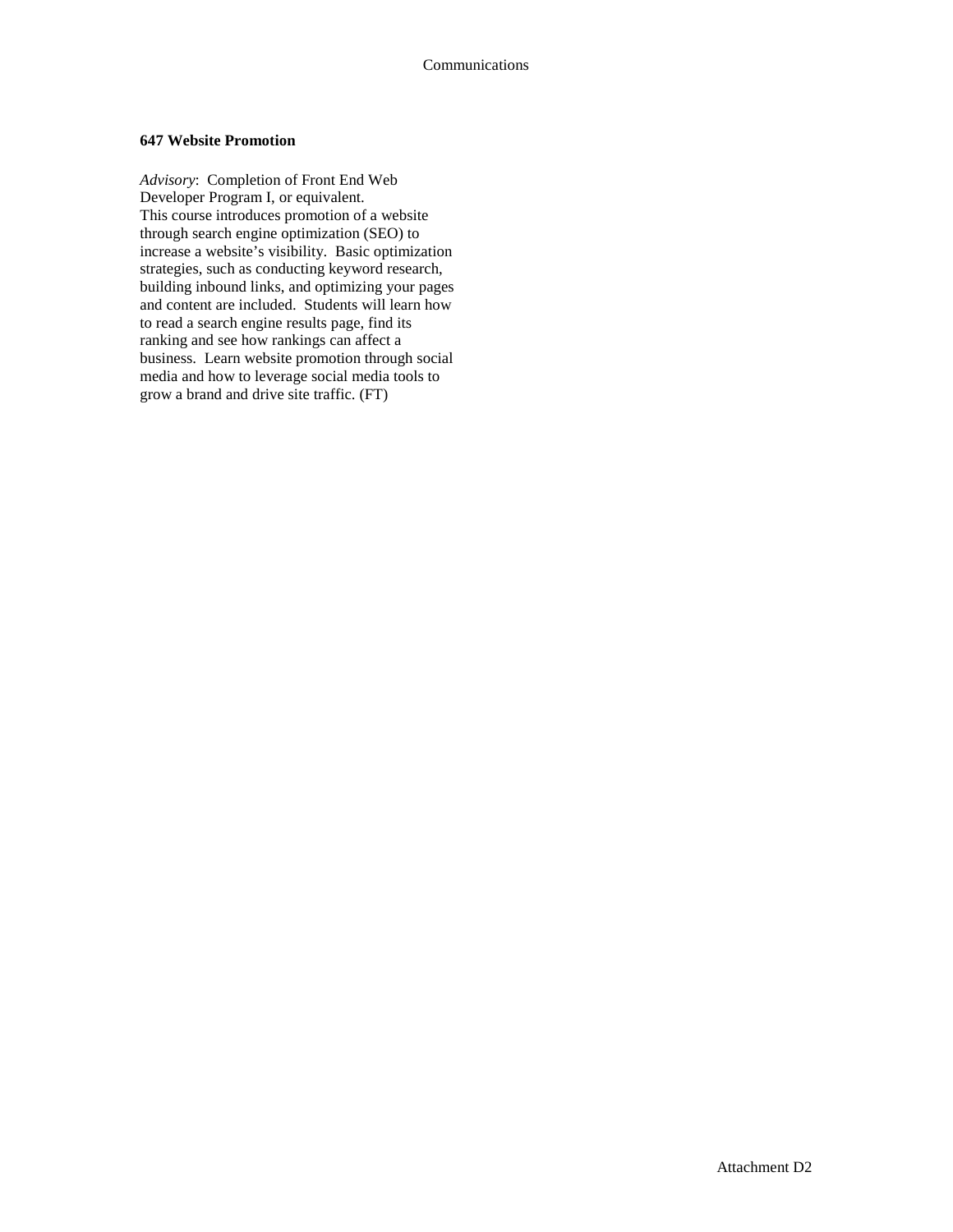Adoption of a course deactivation at Miramar College.

Proposed course deactivation at Miramar College:

### **71 MicroController Programming**

### **48 - 54 hours lecture, 48 - 54 hours lab, 4 units Grade Only**

*Advisory:* English 48 and English 49, each with a grade of "C" or better, or equivalent or Assessment Skill Levels R5 and W5. This course introduces students to programming and interfacing microcontrollers to the world around them. Topics include programming a microcontroller to respond to inputs and to control various devices, such as LEDs, fans, servos, and relays. This course is designed for students who want to increase their understanding of microcontrollers and embedded programming. (FT) Associate Degree Credit only and not Transferable.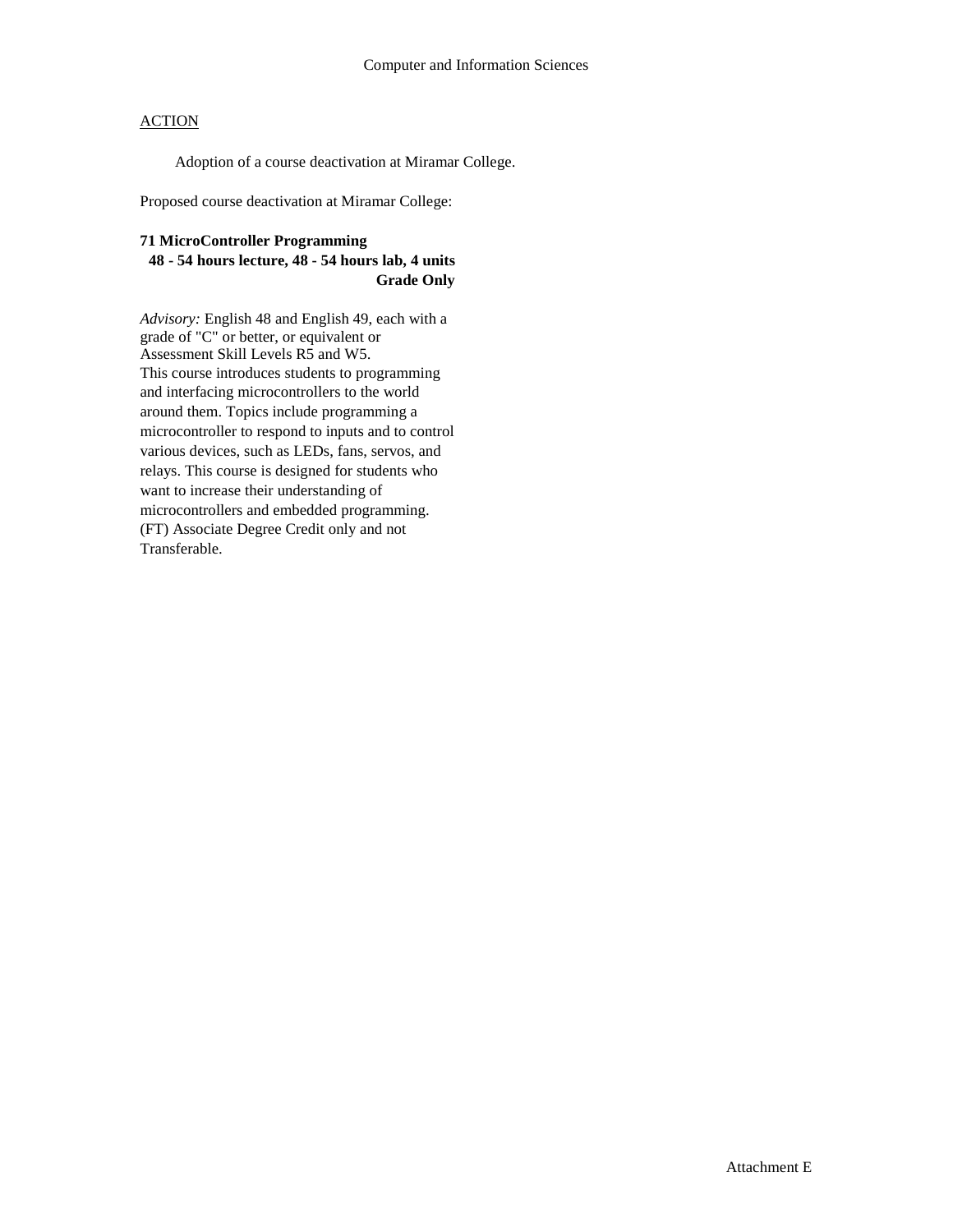Adoption of a new course at Miramar College.

Proposed new course at Miramar College:

#### **330A Fire Prevention I 32 - 36 hours lecture, 0.5 units**

**Grade Only**

*Advisory:* English 47A or English 48 and English 49, each with a grade of "C" or better, or equivalent or Assessment Skill Levels R5 and W5.

This course provides an overview of fire prevention codes and ordinances, inspection practices, and key hazards. Topics include the Fire Company Officer's role in fire prevention, the relationship between life safety and building construction, the elements of a quality company inspection program, and how to address complex hazards encountered during an inspection. This course is part of the California State Fire Training curriculum. It is intended for current firefighters seeking training as entry-level Fire Company Officers. (FT) Associate Degree Credit only and not Transferable.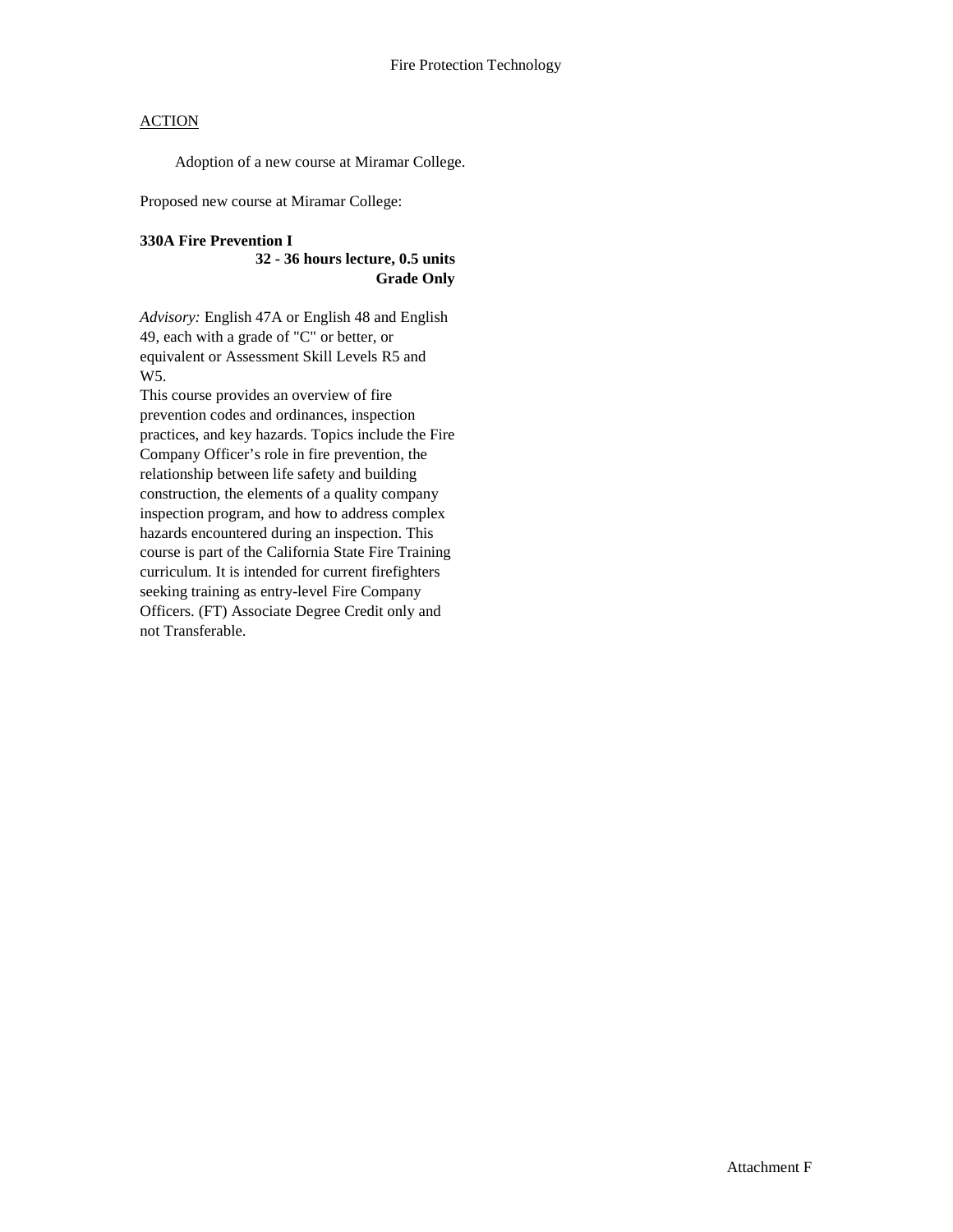Adoption of three course deactivations at Miramar College.

Proposed course deactivations at Miramar College:

#### **202A Fire Prevention IA 32 - 36 hours lecture, 2 units Grade Only**

*Advisory:* English 48 and English 49, each with a grade of "C" or better, or equivalent or Assessment Skill Levels R5 and W5. *Limitation on Enrollment:* This course is not open to students with previous credit for Fire Technology 227 or Fire Protection Technology 227.

This course provides a broad, technical overview of fire prevention codes and ordinances, inspection practices, and key hazards. Topics include flammable and combustible liquids and gases, explosives, fireworks, and extinguishing systems. This course is part of the California State Fire Academy curriculum. (FT) Associate Degree Credit & transfer to CSU.

#### **202B Fire Prevention IB 32 - 36 hours lecture, 2 units Grade Only**

*Prerequisite:* Fire Protection Technology 202A with a grade of "C" or better, or equivalent. *Advisory:* English 48 and English 49, each with a grade of "C" or better, or equivalent or Assessment Skill Levels R5 and W5. *Limitation on Enrollment:* This course is not open to students with previous credit for Fire Technology 228 or Fire Protection Technology  $228$ 

This course focuses on the codes and statutes that pertain to fire prevention practices in California. Topics include building construction and occupancy, evacuation procedure, inspection reports, and processing plans. This course is part of the California State Fire Academy curriculum. (FT) Associate Degree Credit & transfer to CSU. **202C Fire Prevention IC 28 - 31.5 hours lecture, 12 - 13.5 hours lab, 2 units Grade Only**

*Prerequisite:* Fire Protection Technology 202B with a grade of "C" or better, or equivalent. *Advisory:* English 48 and English 49, each with a grade of "C" or better, or equivalent or Assessment Skill Levels R5 and W5. *Limitation on Enrollment:* This course is not open to students with previous credit for Fire Technology 248 or Fire Protection Technology 248.

This course focuses on the special hazards associated with flammable and combustible liquids and gases. Topics include bulk handling and storage, transportation of flammable gases and liquids, regional and national codes, and methods of control and enforcement. This course is part of the California State Fire Academy curriculum. (FT) Associate Degree Credit & transfer to CSU.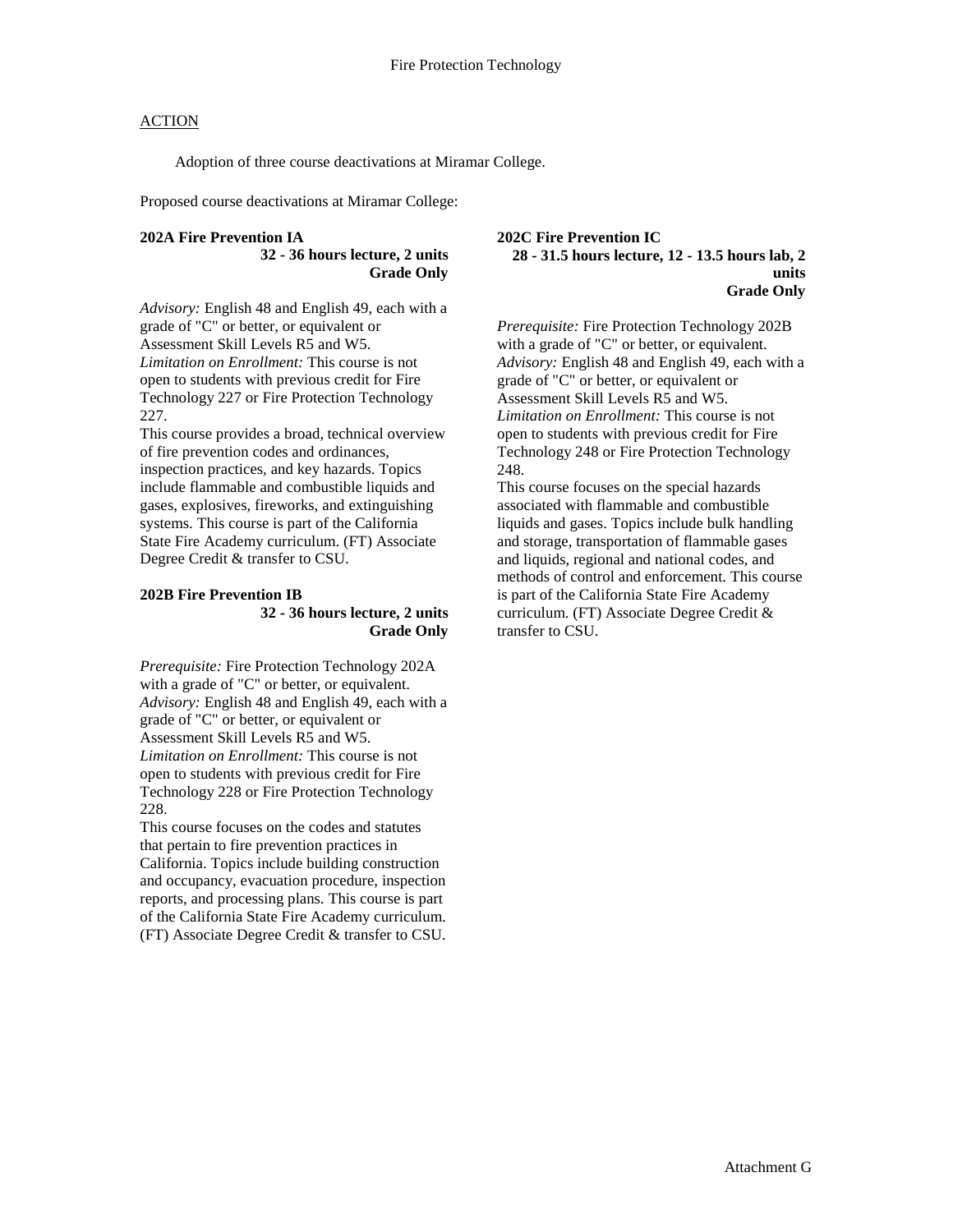Adoption of a program revision at Mesa College.

Proposed program revisions at Mesa College:

## **Certificate of Achievement ASL-American Sign Language – English Interpretation**

| <b>Courses Required for the Major:</b>      | <b>Units</b> |
|---------------------------------------------|--------------|
| AMSL 150 Introduction to Deaf Culture3      |              |
| AMSL 155 Implications of Deafness 3         |              |
| AMSL 205 Interpreting Skills I3             |              |
| AMSL 206 Interpreting Skills II 3           |              |
| AMSL 207 Sign to Voice Interpreting I 3     |              |
| AMSL 208 Sign to Voice Interpreting II3     |              |
| <b>AMSL 209 Professional Aspects of</b>     |              |
|                                             |              |
| <b>AMSL 210 Introduction to Specialized</b> |              |
|                                             |              |
| <b>AMSL 214 American Sign Language</b>      |              |
|                                             |              |
| AMSL 225 Introduction to Linguistics of     |              |
|                                             |              |
|                                             |              |
| <b>AMSL 235 Professional Aspects of</b>     |              |
|                                             |              |
|                                             |              |
| <b>AMSL 245 Specialized Settings in</b>     |              |
|                                             |              |
|                                             |              |
|                                             |              |
| AMSL 276 Field Work in Interpretation3      |              |
|                                             |              |

**Total Units = 33 37**

## **Associate in of Arts ASL-American Sign Language – English Interpretation**

| <b>Courses Required for the Major:</b>  | <b>Units</b> |
|-----------------------------------------|--------------|
| AMSL 150 Introduction to Deaf Culture 3 |              |
| AMSL 155 Implications of Deafness 3     |              |
| AMSL 205 Interpreting Skills I3         |              |
| AMSL 206 Interpreting Skills II 3       |              |
| AMSL 207 Sign to Voice Interpreting I 3 |              |
| AMSL 208 Sign to Voice Interpreting II3 |              |
| <b>AMSL 209 Professional Aspects of</b> |              |
|                                         |              |
| AMSL 210 Introduction to Specialized    |              |
|                                         |              |
| AMSL 214 American Sign Language         |              |
|                                         |              |
| AMSL 225 Introduction to Linguistics of |              |
|                                         |              |
|                                         |              |
| <b>AMSL 235 Professional Aspects of</b> |              |
|                                         |              |
|                                         |              |
| <b>AMSL 245 Specialized Settings in</b> |              |
|                                         |              |
|                                         |              |
|                                         |              |
| AMSL 276 Field Work in Interpretation3  |              |

**Total Units = 33 37**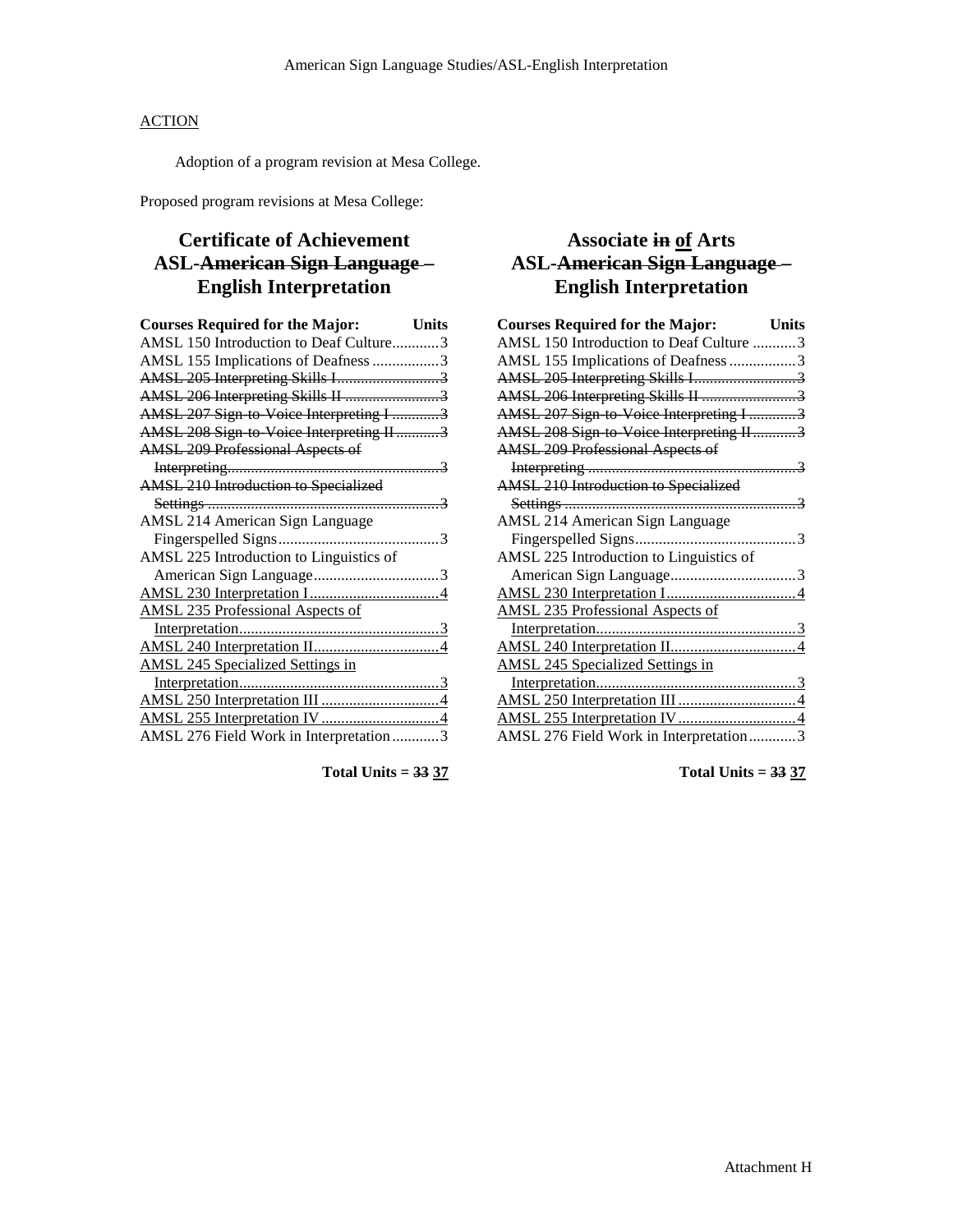Pursuant to Section 78016 of the Education Code, the following is a program review summary: Certificates of Completion Front End Developer I and Front End Developer II Program

| A.            | Labor Market Information <sup>1</sup> : | The annual average number of persons employed in the Front<br>End Developer program area is 42,100 in the 2010<br>employment year. Approximately 10,400 new job openings<br>are projected through 2010-2020. |
|---------------|-----------------------------------------|--------------------------------------------------------------------------------------------------------------------------------------------------------------------------------------------------------------|
| <b>B.</b>     | Duplication <sup>2</sup> :              | UCSD Extension College, Cuyamaca College and Mesa<br>College.                                                                                                                                                |
| $\mathcal{C}$ | Effectiveness <sup>3</sup> :            | Program area OR the projected enrollment of 84 for the 2014-<br>2015 year in the new program area.                                                                                                           |

- 1. Labor Market Information and Employment Development Department, California.
- 2. Web, Institution's Class Schedules, and Catalogs.
- 3. Current Enrollment Data and Program Chair Career Technical Education, Continuing Education.

## ACTION

Adoption of a new program at Continuing Education.

Proposed new programs Continuing Education:

# **Certificate of Completion Front End Web Developer I**

#### **Required Courses:**

COMM 641 Web Programming Beginning COMM 642 User Interface Design COMM 643 Design Principles

## **Certificate of Completion Front End Web Developer II**

### **Required Courses:**

COMM 644 Web Programming Intermediate COMM 645 Content Management Systems COMM 646 Responsive Web Design COMM 647 Website Promotion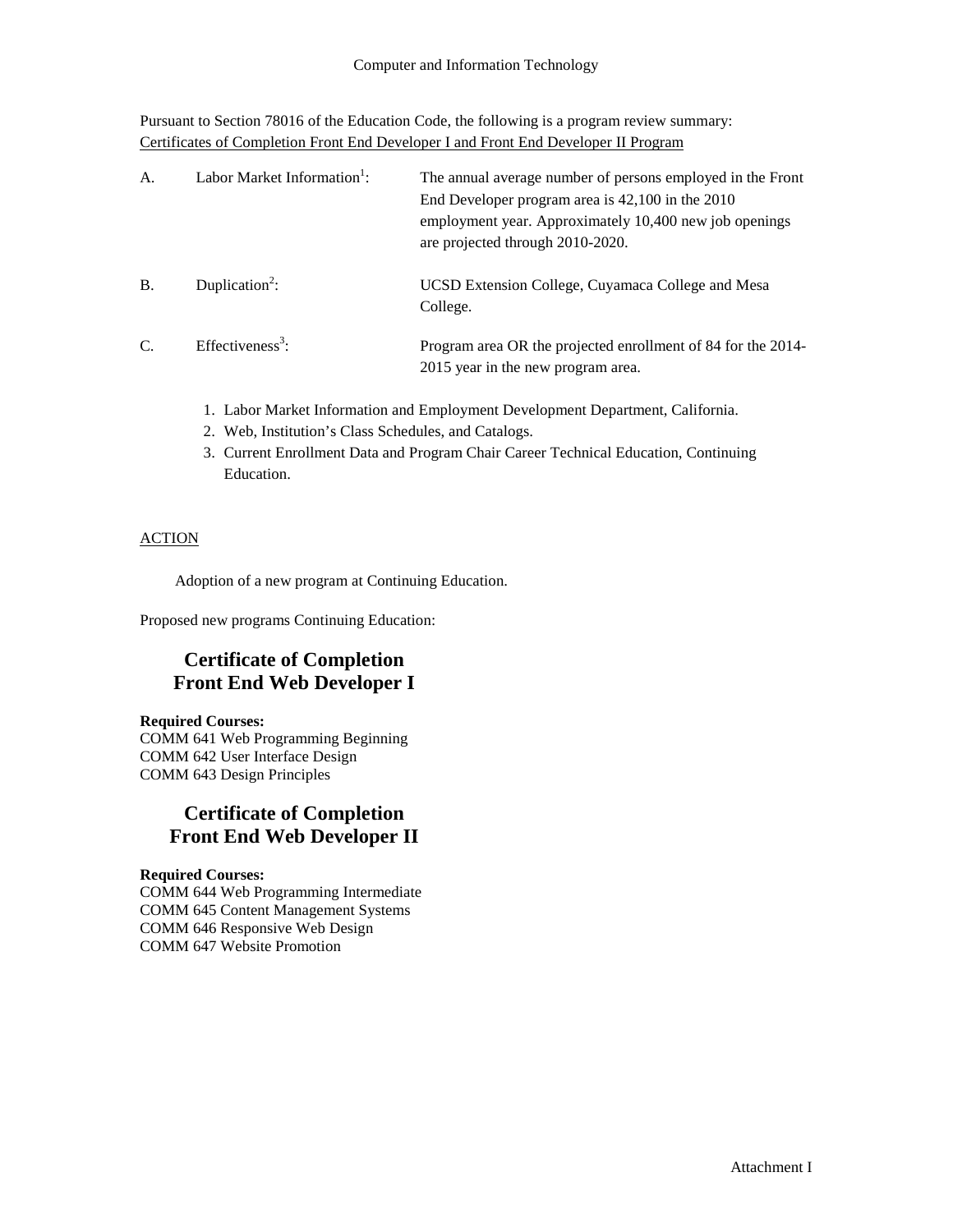Pursuant to Section 78016 of the Education Code, the following is a program review summary: Certificate of Achievement Business Information Worker Program

| А.    | Labor Market Information <sup>1</sup> : | The annual average number of persons employed in the<br>Business Information Worker program area is 73,800 in San<br>Diego County in the 2014 employment year. Approximately<br>29,160 new job openings are projected through 2010-2020. |
|-------|-----------------------------------------|------------------------------------------------------------------------------------------------------------------------------------------------------------------------------------------------------------------------------------------|
| $B$ . | Duplication <sup>2</sup> :              | None.                                                                                                                                                                                                                                    |
| C.    | Effectiveness <sup>3</sup> :            | Program area OR the projected enrollment of 60 for the 2014-<br>2015 year in the new program area.                                                                                                                                       |

- 1. California Employment Development Department Industry Employment Data and California Employment Development Department Labor Market Information Division, report titled "2010-2020 Occupations With the Most Openings."
- 2. 2013-14 catalogs and Region 10 Community Colleges websites.
- 3. City College Departmental Enrollment Tallies.

### **ACTION**

Adoption of a new program at City College.

Proposed new program at City College:

## **Certificate of Achievement Business Information Worker**

| <b>Courses Required for the Major:</b><br>Units |  |
|-------------------------------------------------|--|
| BUSE 119 Business Communications3               |  |
| BUSE 150 Human Relations in Business3           |  |
| CBTE 094 Introduction to Computer               |  |
| Keyboarding or                                  |  |
| CBTE 095Keyboarding Skill Development  1        |  |
| CBTE 114 Introduction to Microsoft Windows.1    |  |
| CBTE 120 Beginning Microsoft Word2              |  |
|                                                 |  |
| CBTE 164 Introduction to Microsoft Outlook  1   |  |
| CISC 150 Introduction to Computer and           |  |
| Information Sciences or                         |  |
| CISC 181 Principles of Information Systems3-4   |  |

**Total Units = 16-17**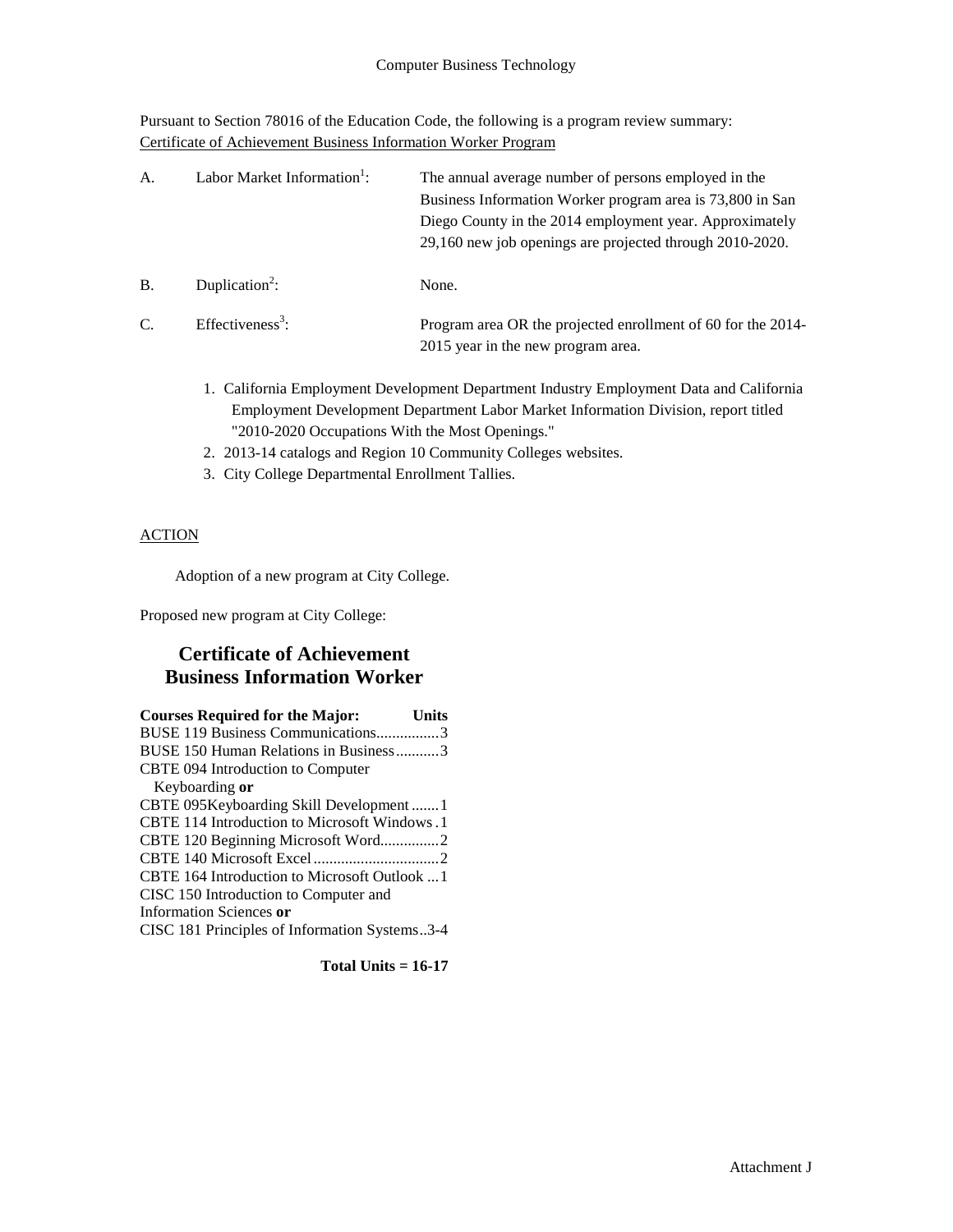Pursuant to Section 78016 of the Education Code, the following is a program review summary: Certificate of Achievement Desktop Support Technician II Program

| A.        | Labor Market Information <sup>1</sup> : | The annual average number of persons employed in the<br>Desktop Support Technician program area is 6,000 in San<br>Diego County in the 2014 employment year. Approximately<br>2,790 new job openings are projected through 2010-2020. |
|-----------|-----------------------------------------|---------------------------------------------------------------------------------------------------------------------------------------------------------------------------------------------------------------------------------------|
| <b>B.</b> | Duplication <sup>2</sup> :              | None.                                                                                                                                                                                                                                 |
| C.        | Effectiveness <sup>3</sup> :            | Program area OR the projected enrollment of 35 for the 2014-<br>2015 year in the new program area.                                                                                                                                    |

- 1. California Employment Development Department Industry Employment Data and California Employment Development Department Labor Market Information Division, report titled "2010-2020 Occupations With the Most Openings."
- 2. 2013-14 catalogs; Region 10 Community Colleges websites.
- 3. City College Departmental Enrollment Tallies.

### **ACTION**

Adoption of a new program at City College.

Proposed new program at City College:

# **Certificate of Achievement Desktop Support Technician II**

| <b>Courses Required for the Major:</b>      | <b>Units</b> |
|---------------------------------------------|--------------|
| INWT 100 Survey of Operating Systems4       |              |
| INWT 110 Desktop Support Technician I3      |              |
|                                             |              |
| INWT 140 Security+ Certification Training 3 |              |

**Total Units = 14**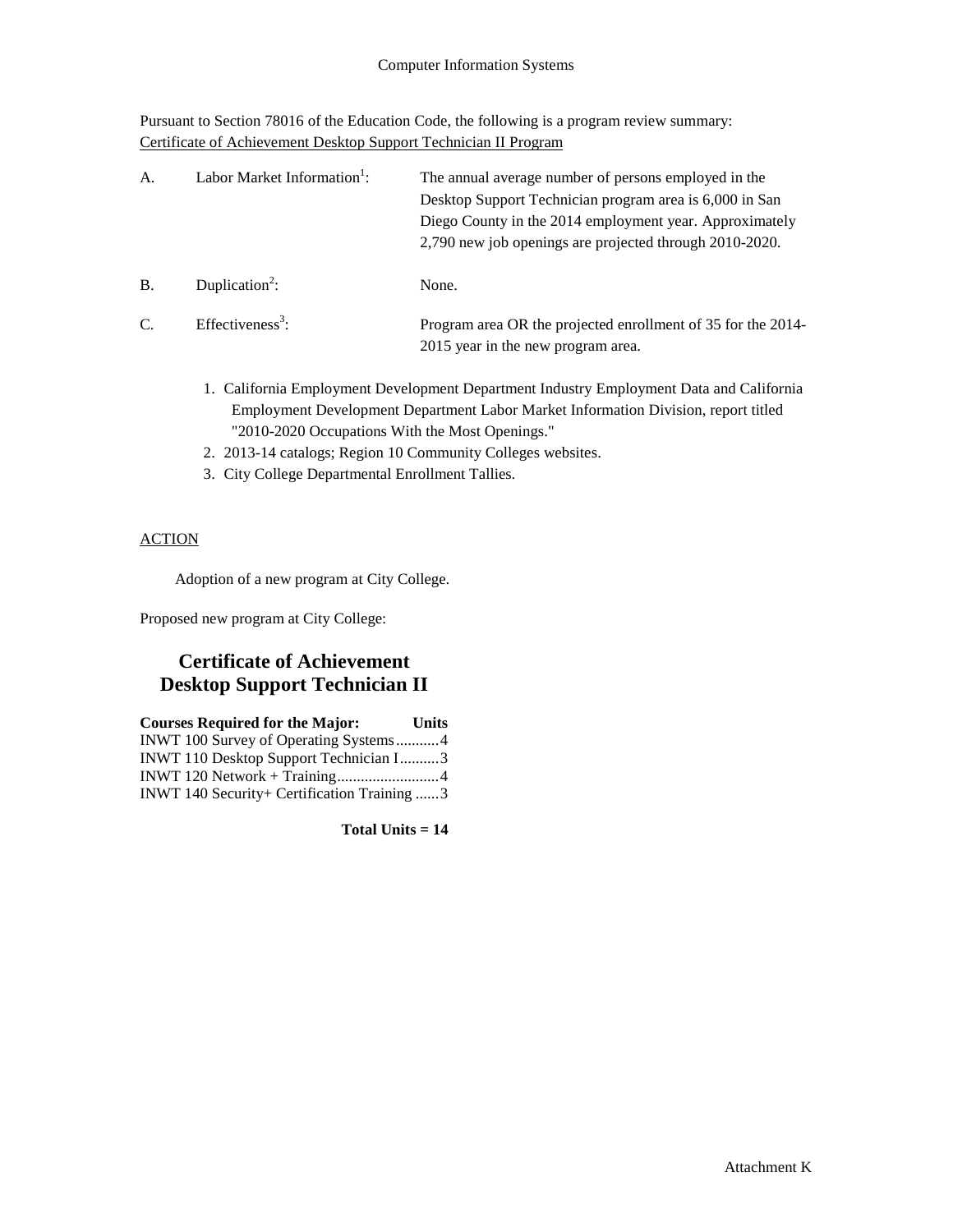Pursuant to Section 78016 of the Education Code, the following is a program review summary: Certificate of Achievement Coding Specialist Program

| A. | Labor Market Information <sup>1</sup> : | The annual average number of persons employed in the<br>Coding Specialist program area is 1630 in San Diego County<br>in the 2010 employment year. Approximately 360 new job<br>openings are projected through 2020. |
|----|-----------------------------------------|----------------------------------------------------------------------------------------------------------------------------------------------------------------------------------------------------------------------|
| B. | Duplication <sup>2</sup> :              | None.                                                                                                                                                                                                                |
| C. | Effectiveness <sup>3</sup> :            | Program area OR the projected enrollment of 20 for the 2014-<br>2015 year in the new program area.                                                                                                                   |

- 1. California Employment Development Department, Labor Market Information.
- 2. American Health Information Management Association.
- 3. San Diego Regional Economic Development Corporation.

## **ACTION**

Adoption of a new program at Mesa College.

Proposed new program at Mesa College:

# **Certificate of Achievement Coding Specialist**

| <b>Courses Required for the Major:</b>       | <b>Units</b> |
|----------------------------------------------|--------------|
| MEDA 055 Fundamentals Human Anatomy and      |              |
|                                              |              |
| MEDA 110 Medical Terminology 3               |              |
|                                              |              |
| HEIT 075 Computer Basics for Health          |              |
|                                              |              |
| HEIT 110 Introduction to Health Information4 |              |
|                                              |              |
|                                              |              |
|                                              |              |
| HEIT 155C Current Procedural Terminology     |              |
|                                              |              |
| HEIT 205 Health Law, Accreditation and       |              |
|                                              |              |

**Total Units = 29**